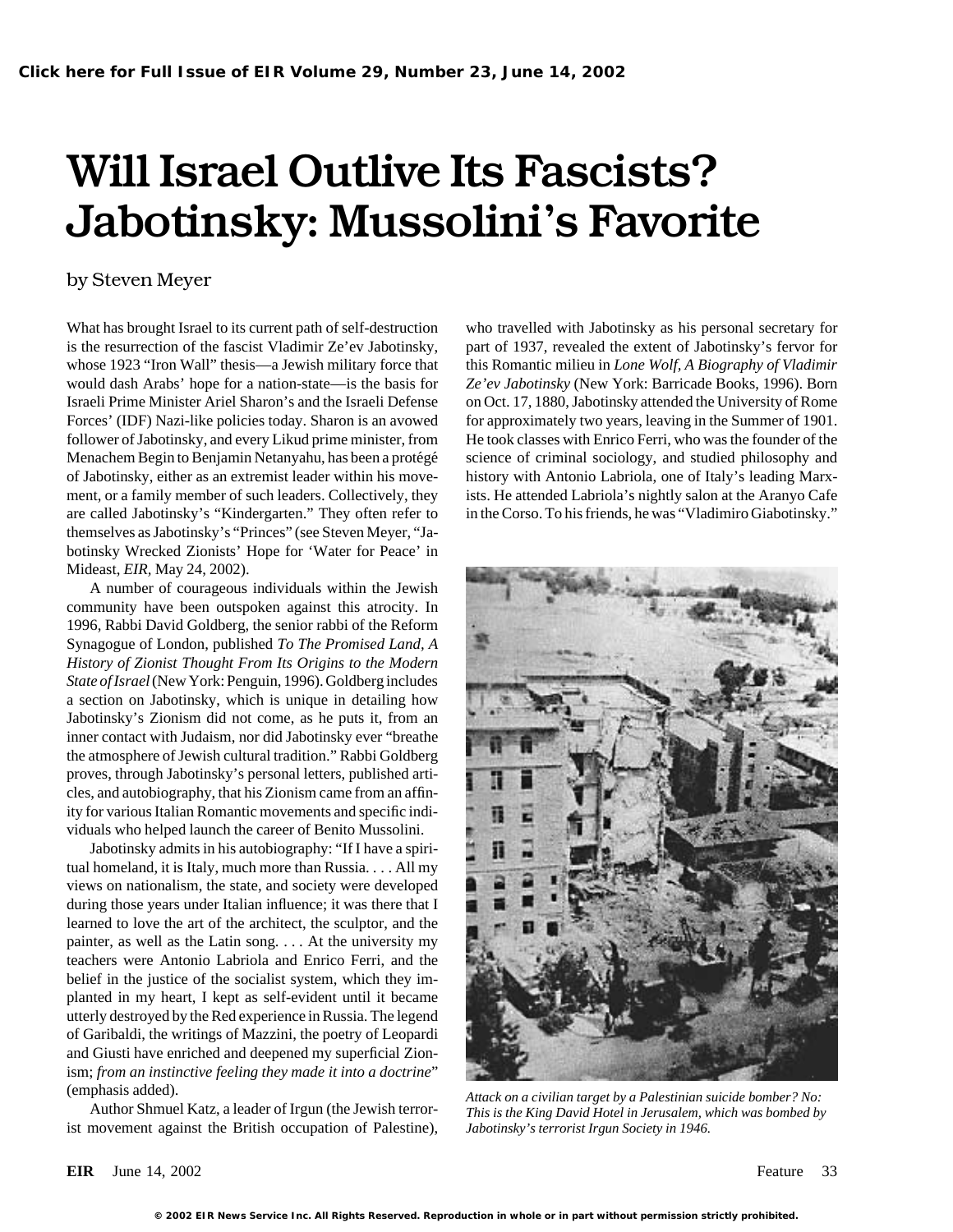His affinity for Italian politicalfigures continued, and he made good and loving as the neighbor may be; stupid is the person a detailed study of Garibaldi's life, for whom he developed a who relies on justice. Justice exists only for those whose fists great admiration. and stubbornness make it possible for them to realize it. . . .

detail of the influence of these Italian movements on Jabotin- always with you—this is the only way of surviving in this sky the Zionist. In 1920, when Palestinian Arabs attacked wolfish battle of all against all." Jewish settlers in Jerusalem during the Passover celebrations, In 1912, Jabotinsky published an article entitled "Reac-Jabotinsky led a reprisal attack as the nascent leader of the tionary," which embraced the fascist and corporatist view of underground defense force Haganah. Jabotinsky's role- the state. In writing about the nationalist fervor of Garibaldi, model for the reprisal was Gabriele D'Annunzio, the Italian he declared: "One's whole strength was consumed solely by poet, novelist, and soldier (Jabotinsky was also a poet and national questions and '*amor patriae,*' but today's socialists writer), and an early supporter of fascism who was then would dismiss Garibaldi as divisive, a reactionary chauvinist, mounting a "gallant but futile" defense of the mini-state of an obfuscator of class consciousness, a seducer of youth from Fiume. D'Annunzio was defeated but allowed to retreat to universal human ideals. Did Garibaldi remind his compatriots Lake Garda, where he set himself to writing about patriotism to love the Germans like brothers? On the contrary, his every and entertained Mussolini. Action was to intensify their hatred of the foreigner; he de-

Jabotinsky's Zionism was existentialism, and he chose to internal quarrels, until the nationalist ideal is realized." recruit followers by attacking traditional Judaism. In 1907, he and a handful of collaborators formed*Rasvyett*(*New Dawn*), a **Racial Theories of Zionism** Jewish weekly, in St. Petersburg, Russia. It became the organ Jabotinsky incorporated his racial theories of Zionism of the Revisionist movement. Irgunist author Katz describes from the international eugenics movement, whose leading *Rasvyett* as making a revolution in the thought and mood of proponents wrote Hitler's racial theories. In 1913, he wrote a the Russian Jewish community. "The Jew—*Rasvyett* document that could have been used by the German Nazi taught—demanded equality not because he represented an Party. "Let us draw for ourself the ideal type of an 'absolute ancient civilization nor because he could name so many great nation, " he wrote. "It would have to possess a racial appear-Jews who had contributed to the progress of humanity in a ance of marked unique character, an appearance different variety of fields. The Jews did not demand equality because from the racial nature of that nation's neighbors. It would have of their being especially virtuous or because they were so to occupy from time immemorial a continuous and clearly useful to the Russian economy.... They did not set out to be defined piece of land; it would be highly desirable if in that anybody's teacher, or to be a 'light unto nations' [the Biblical area there would be no alien minorities, who would weaken injunction which David Ben-Gurion, an opponent of Jabotin- national unity. It would have to maintain an original national sky and the father of Israel, held dearly—ed.]. Demanding language, which is not derived from another nation." civil rights for all, they demanded for themselves equality in His corresponding adherence to racialist dogma was evithose rights for the sole reason that, like everybody else, they denced as early as 1904. In a letter, he wrote: "The source of were human beings." national feeling . . . lies in a man's blood . . . in his racio-

writings to show how he developed into a fascist. In 1910, are primarily determined by his physical structure. . . . For Jabotinsky published an article entitled "Homo Homini Lu- that reason we do not believe in spiritual assimilation. . . . All pus" ("Man Is a Wolf to Man"), which shows how deeply the nations that have disappeared (apart from those . . . who ingrained was his existentialism, as was his hatred for the were massacred . . .) were swallowed up in the chasm of intellectual tradition of Moses Mendelssohn and Mosaic Ju- mixed marriages. . . . Autonomy in the *Golah* [exile] is likely daism. Liberalism is dead, Jabotinsky argued. Liberalism is to lead . . . to the complete disappearance of the Jewish nation "a broad concept, vague because of its all-encompassing na- as such from the face of the earth. . . . Just imagine . . . when ture; it is a dream about order and justice without violence, a our offspring will be living at peace among a strange people. universal dream woven of sympathy, tolerance, a belief in ... These conditions will lead naturally and freely to an inthe basic goodness and righteousness of man." There is no crease in mixed marriages. . . . This will mean the inception foundation whatsoever for the view that "anyone who has of complete assimilation. . . Without those physical roots, himself suffered for a long time under the yoke of a stronger the spiritual flower is bound to wither. . . . This will mark the one, will not oppress those weaker than he. . . . Only the Bible end of the battle waged by the Jewish people for national says, 'thou shalt not oppress a stranger, for ye know the heart existence.... of a stranger, seeing ye were strangers in the land of Egypt.' "A preservation of national integrity is impossible except Contemporary morality has no place for such childish human- by a preservation of racial purity, and for that purpose we are ism. . . . Stupid is the person who believes in his neighbor, in need of a territory of our own. . . . If you should ask me in

Rabbi Goldberg provides a most crucial psychological Do not believe anyone, be always on guard, carry your stick

manded unity of rich and poor in the name of the homeland; **Existentialism and Fascism** he demanded that they forget all conflicts and put aside all conflicts and put aside all

Rabbi Goldberg also provides a survey of Jabotinsky's physical type, and in that alone . . . a man's spiritual outlooks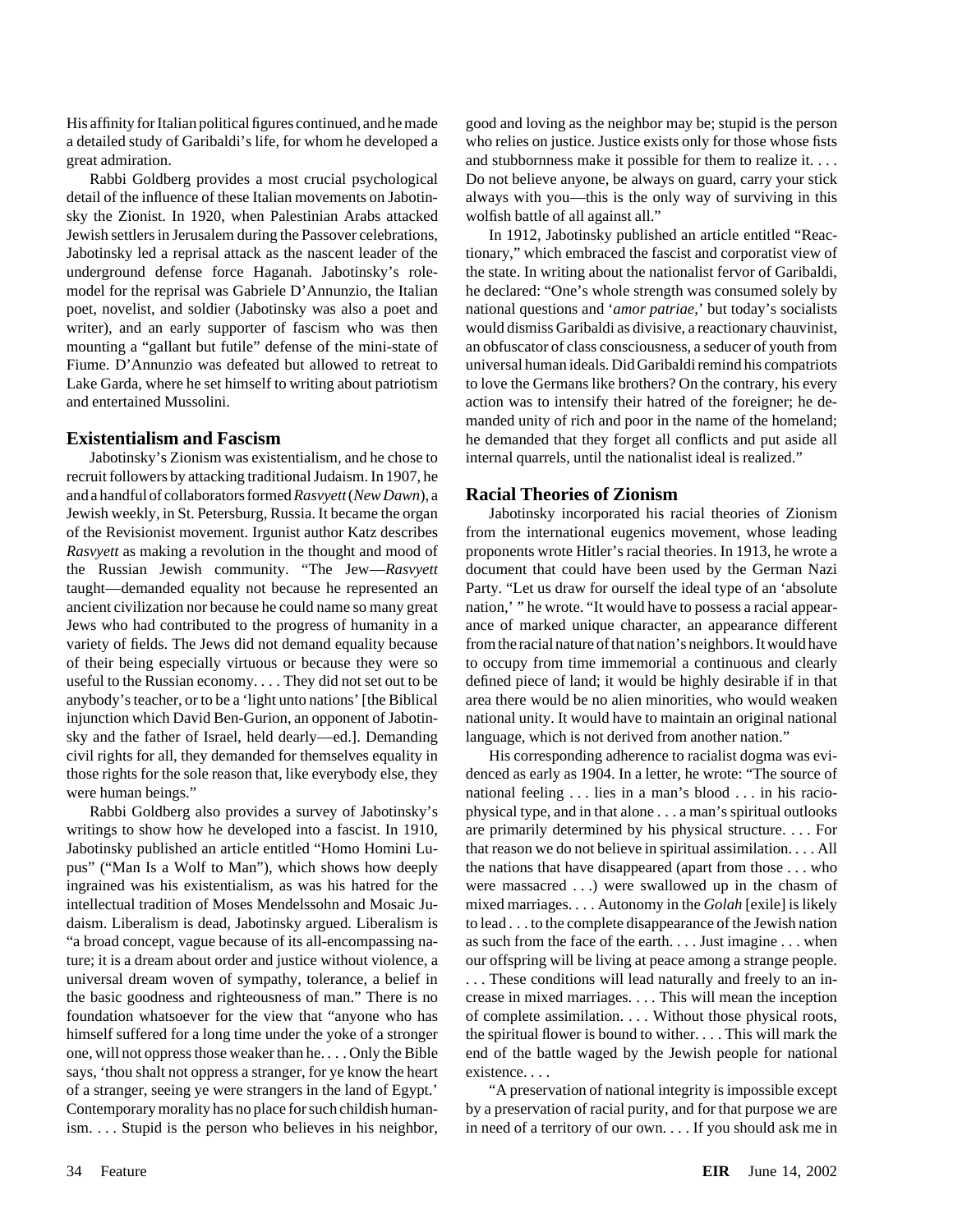

*Italy's "Il Duce," Benito Mussolini (left) and Vladimir Jabotinsky. Mussolini praised the Zionist project, saying that the person to achieve it is "your fascist, Jabotinsky." The Stern Gang advocated an alliance with Mussolini, and, as late as 1941, sought a treaty with Hitler.*



segregation at all costs! I would answer that one must not be bornness or, conversely, the kind of character which gives afraid of words and not of the word 'segregation.' The poet, up after the first unsuccessful attempt: *all these modes are* the scholar, the thinker . . . must cut himself off and remain *themselves a product of race*" (emphasis added). alone with himself. . . . No creativeness is possible without segregation. . . . The nation, too, must create. . . . A creative **What Is the 'Iron Wall'?** nation is in need of segregation . . . it will create new values Jabotinsky's "Iron Wall" is the exact thesis by which Isin segregation . . . it will not keep them to itself but will place raelis such as Sharon have deployed against the Palestinians, them on the common international table for the general good, and especially Palestinian Authority President Yasser Arafat, and so its segregation will be looked upon with favor by hu- today. It is this thesis which was embraced by the political manity." networks that killed the Oslo peace process and authored the

Wolfgang von Weisl, the financial director of Jabotinsky's in particular, Lenni Brenner's book, *The Iron Wall, Zionist* New Zionist Organization (the Revisionists' world congress) *Revisionism from Jabotinsky to Shamir* [London: Zed and its diplomatic representative to Eastern Europe, in an Books, 1984].) interview with a Bucharest diplomatic paper, said that "he Listen to Jabotinsky: "A voluntary agreement between us [Weisl] personally was a supporter of Fascism, and he re- and the Arabs of Palestine is inconceivable, now or in the joiced at the victory of Fascist Italy in Abyssinia as a triumph foreseeable future.... We can not promise any reward either of the White races against the Black." Von Weisl was a life- to the Arabs of Palestine or to Arabs abroad. A voluntary long personal friend and collaborator of Menachem Begin. agreement is unattainable, and thus, those who regard an ac-

tory," which furthered his race science. As Rabbi Goldberg must admit to themselves today that this condition cannot be noted, it was a crucial text that would allow for Jabotinsky's attained and hence we must eschew Zionism. We must either followers, who had become well established in Palestine, to suspend our settlement efforts or continue them without paybelieve that they were superior to the Arabs. "Every race has ing attention to the mood of the natives. Settlements can dea different spiritual mechanism," Jabotinsky wrote. "This has velop under the protection of a force which is not dependent nothing to do with the fact whether there exist 'pure' races or on the local population, behind an iron wall which they [the not; of course, all races are 'mixed,' and this includes us, the Arabs] will be powerless to break down." Jews. But the mixture is different from case to case. . . . The The Iron Wall was a Jewish military force whose purpose nature of the spiritual mechanism depends on race; the degree Jabotinsky explained as follows: "As long as there lingers in of intelligence, a stronger or weaker tendency to look for the heart of the Arabs even the faintest hope that they may novel experiences, the readiness to acquiesce in the existing succeed in ridding themselves of us, there are no blandish-

a sense of revolt and outrage: But surely in that case you want situation or the courage to make new discoveries, the stub-

Jabotinsky's views were endemic to his brand of Zionism. assassination of Israeli Prime Minister Yitzhak Rabin. (See,

In 1933, Jabotinsky published "A Lecture on Jewish His- cord with the Arabs as a condition *sine qua non* of Zionism,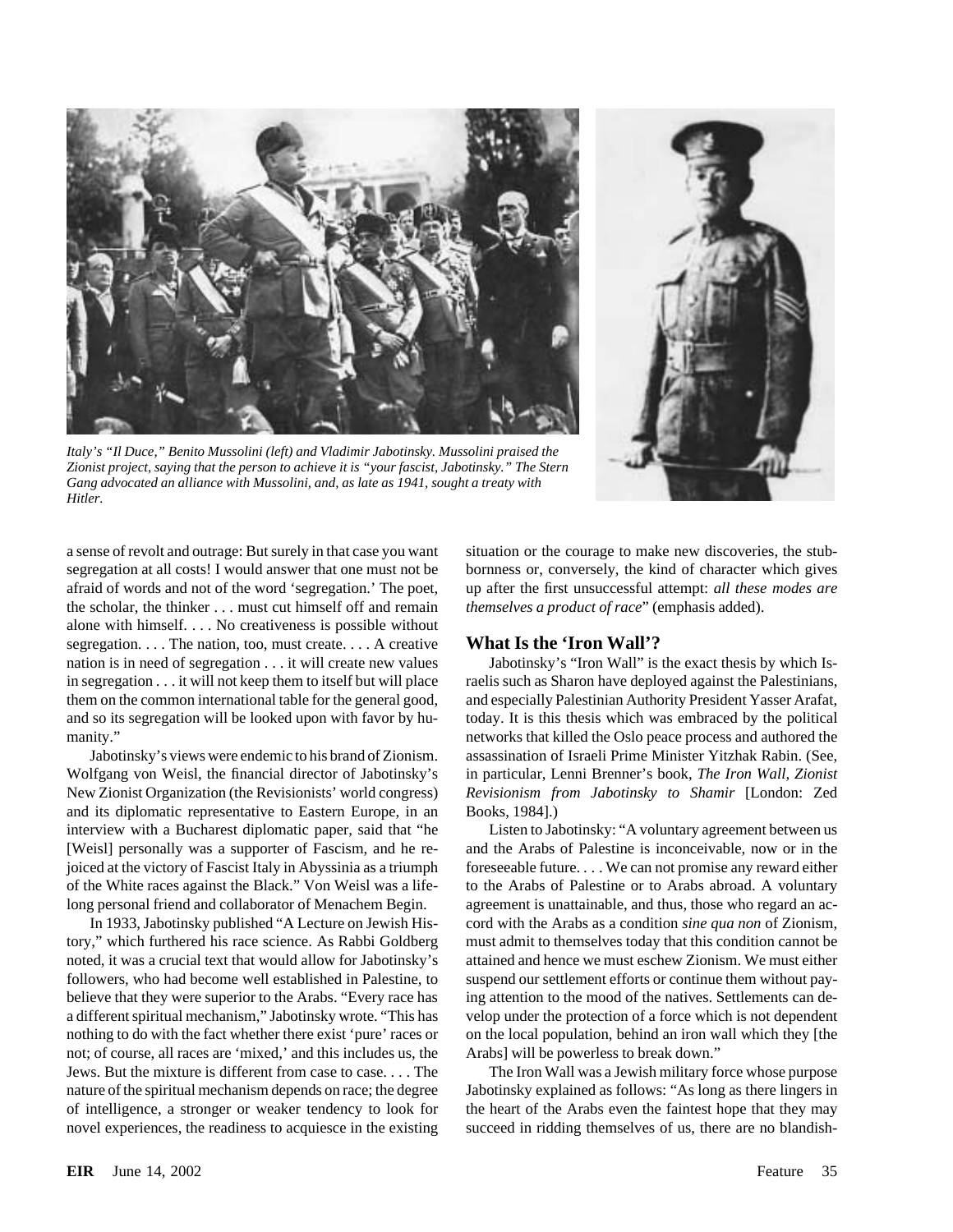ments or promises in the world which have the power to per- future is total avoidance of attempts to arrive at a settlement suade them to renounce their hope—precisely because they in the present."

# **Defense of the Soul** After one has sorted out the carnage of Hitler's efforts



*Mendelssohn, et al."* Jews left.

. . . Now, the hope for Middle East peace hangs implicitly menical solidarity among Christians, Muslims, and those on the implications of Moses Mendelssohn's legacy. That Jews who accept the principle of Genesis 1: that men and hope for peace depends, to a crucial degree, upon the in-<br>women are each made equally in the image of the Creator, state policies of a Sharon and Netanyahu. The latter have, dominion in the universe about us. Historically, there is no Command. (In short, both the Likudniks and the propo- Wise"), his friend and collaborator, Moses Mendelssohn. nents of a kindred U.S. military policy, are in the process However, the river of blood which has flowed between of replicating the "SS state" of Hitler-Himmler.) Do the Israeli and Arab for the greater part of a century, will not Israeli opponents of the military policies of the Likudniks be staunched with a mere literal doctrine. There must be a and the fascist rabble of the predominantly racist U.S. deeper, actually cognitive insight of the type expressed by "Christian Zionists" represent a plausible "Jewish princi- Mendelssohn's *Phaedon.* This is, first and foremost, my ple," or do the Israeli opponents of the Israeli Defense personal responsibility, since I am the only leading politi-Forces command's carnage? The possibility of imple- cal figure on the world-scene presently, who efficiently

are not a mob, but a 'living nation.' " Think again of murderer Jabotinsky then published *The Morality of the Iron Wall,* Sharon. Jabotinsky argued that only when the wave of Arab a Nazi-like propaganda piece akin to Nietzsche's *Triumph* opposition had been broken against the "iron wall," would *of the Will.* He wrote: "Zionism is a positive force, morally moderate elements with more measured response come for- speaking—a moral movement with justice on its side. . . . If ward to negotiate with the Jews. Then talks could take place the cause is just, then justice must triumph, without regard for about mutual concessions. "But the sole way to this agreement the assent or dissent of anyone else. . . . [The world] does not is through the iron wall, the establishment in Palestine of a belong only to those who have too much land, but also [to] force which will in no way be influenced by Arab pressure. those who have none. Requisition of an area of land from a In other words, the only way to achieve a settlement in the nation with large stretches of territory in order to make a home

menting a durable peace, even any peace at all, depends Affirm the Mendelssohn upon the proper answer to that question of Israeli legit-<br>  $R_{\text{max}}$ 

to exterminate the legacy of Mendelssohn and the Yiddish by Lyndon H. LaRouche, Jr.<br>Renaissance, the authorship of what has been since called the Shoah, is traced proximately to the existentialist fol-*The following is an excerpt* **lowers** of the anti-Semite and syphilitic dionysiac Frie*from a May 13 memo-* drich Nietzsche, including such as Nazi philosopher Mar*randum from Lyndon* **the contract of the time of the time of the team of the degenerate Jews of Heidegger's** *LaRouche to his associates,* cronies among the Frankfurt School circles of Theodor *urging* "*a specific type of*  $\blacksquare$  Adorno and Hannah Arendt. (An angry Jew might erupt *fresh emphasis" on the* with the remark against all those heathen existentialists: *global relationship be-* "Be like Nietzsche: die of syphilis!")

*tween the* Phaedon *of Mo-* The crucial benchmark from with which to begin map*ses Mendelssohn (1729-* ping the task before us, is that a fascist Jew, such as Jabotin-*1786) and the dialogues of* sky, is like any other fascist, such as Hitler, Mussolini, *Plato.* "This must situate **Franco**, or the Brzezinski-Huntington crew. He is only Franco, or the Brzezinski-Huntington crew. He is only *Mendelssohn," he wrote,* accidentally a Jew, and essentially a fascist like Hitler, *"as a central figure of those Moses Mendelssohn* as the worst of Israel's Likudniks are demonstrating that currently. Indeed, such Likudniks are carrying on Hitler's currently. Indeed, such Likudniks are carrying on Hitler's *Kästner's crucial role in the mid-Eighteenth-Century* work, in effect, by turning their Jewish recruits into fas*launching of the German Classical movement of Lessing,* cists; soon, were they successful, there would be no real

Thus, the hope of a durable peace hangs upon an ecu creasing number of Israelis opposing the fascist police- set apart from, and above the beasts, to exert the Creator's as it is said, "crossed the Rubicon"; that, in a way more more relevant exponent of such an ecumenical basis than than slightly similar to those proposing a North American Lessing's real-life "Nathan der Weise" ("Nathan the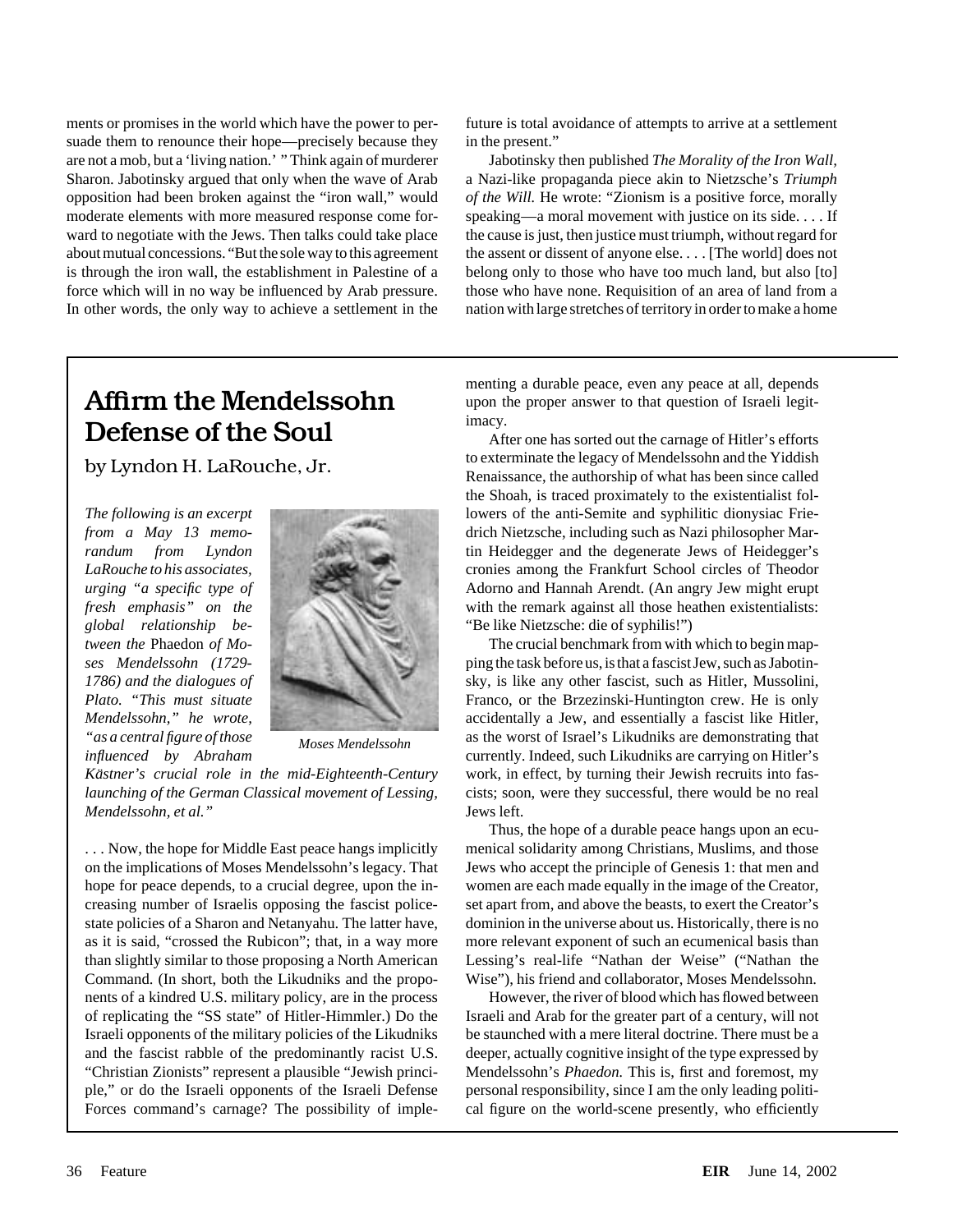By 1934, Jabotinsky and his Betar youth movement had enthusiasm by the Betarim."

represents the same Platonic standpoint from which the time. We must come as an angel, to bring some good, a

civilization, whose characteristic has been that growing all at once. In that respect we are immortal, yet, the paradox philosophical mediocrity, that low-life pragmatism and is, that we can act so only through the medium of our morsingle-issuism, which is also typified (you should blush) by tality. those formerly among us who succumbed to compromise Yet, if we bring the discovery of what are truly discovwith the same fascist gnosticism rampant in the Arlington ered, or rediscovered universal physical principles, and [Virginia, U.S.A.] Diocese. The world has few left, who if we cause those to be shared and transmitted, several could be described as "philosophers" without an epidemic wonderful, immortal consequences are gained. Such ideas of blushing throughout the halls of a witting academia. I not only change the present and future; they also fulfill need make no broad claims, other than being virtually "the the implicit hopes of those from the past, who may have last of the Mohicans" inhabiting a land where real philo- suffered horribly in the course of their struggle to make sophical minds once lived. the present possible, and thus change the outcome of their

durable basis for Middle East peace. Such attempts have nothing good which occurs in the simultaneity of eternity already failed all too often. There must be an elementary, shall ever be wasted. Then, perhaps, there will come a deep-going philosophical basis for a peace; nothing super- time, in which we shall understand more fully what time ficial can staunch the decades' rising tide of blood. Men- itself was all about. delssohn typifies that basis: partly because he is a true ecu- While you are mastering the deeper implications of menical figure, an ecumenical Orthodox Jew to the time of Gauss's discoveries from the period leading to the publicahis death. More important: he understands the meaning of tion of his *Disquisitiones*,<sup>1</sup> read the relevant work of both the soul, as I do. Only when we put forward the concept of Plato and Moses Mendelssohn from that vantage-point in the cognitive nature of the immortal soul, as Mendelssohn cognitive practice. With that in view, remember that Mospeaks to Plato, does history make moral sense. Only when ses Mendelssohn did more than anyone to free the Jew of we attempt to balance the account of our dead from our Austria and Germany to become a citizen of his nation; past, with our obligation to the future to come after our today, his work is a crucial selection of rallying point to mortal existence, can we define that kind of quality of im- rally Israel and Arabs alike for an urgently needed escape mortal self-interest embodied in our momentary, mortal from a Likudnik existentialists' Hell. Put the *Phaedon* on selves, which is needed to bring forth a great instrument of the table, and say, ever so simply, to Israeli and Arab like: peace, something akin today, to the 1648 Treaty of West- Let there be perpetual peace and fraternity between us. phalia. The Jew must find his soul's place in a peace of the The combined will and power of the U.S.A. and other Middle East, as the existence of Germany today depends nations could stop the war; but only ecumenical bonds can still upon the deep principle adopted as the first article of secure the peace. agreement to the Treaty of Westphalia.

The nub of the matter is a clear, cognitive comprehen-<br>sion of the immortal historic interest of a brief mortal<br>existence.<br>existence.<br>Fig. May 3, 2002; Bruce Director, "Fundamental Theo-<br>existence.

We come, born to the present, as a visiting traveller in "Bringing the Invisible to the Surface," *EIR*, May 3, 2002.

for a wandering people, is an act of justice, and if the land- guage magazine, described the dedication ceremonies which owning nation does not wish to cede it (and this is completely launched the academy: "The order—'Attention!' A triple natural) it must be compelled. A sacred truth, for whose real- chant ordered by the squad's commanding officer—'Viva ization the use of force is essential, does not cease thereby to L'Italia, Viva Il Re! Viva Il Duce!' resounded, followed by be a sacred truth." the benediction which Rabbi Aldo Lattes invoked in Italian and in Hebrew for God, for the King, and for Il Duce . . . **Jabotinsky Allies With Mussolini** 'Giovinezza' [the fascist party's anthem] was sung with much

made an alliance with Il Duce, when the Betar established a Mussolini endorsed Jabotinsky in 1935, saying, "For Zinaval training academy at Civitavecchia, Mussolini's naval onism to succeed, you need to have a Jewish state with a base north of Rome. *L'Idea Sionistica,* Betar's Italian-lan- Jewish flag, and Jewish language. The person who really un-

work of Leibniz, Kästner, Lessing, and Moses Mendels- good which may help to heal the wounds of the past, consohn flowed. sole the living, and bring forth progress to a better future. We have recently emerged from a century in European We come, briefly, to dwell thus in past, present, and future,

Treaties, programs, and doctrines will not provide a having lived. Thus, we act with the determination, that

rem: Gauss's Declaration of Independence," *EIR*, April 12, 2002, and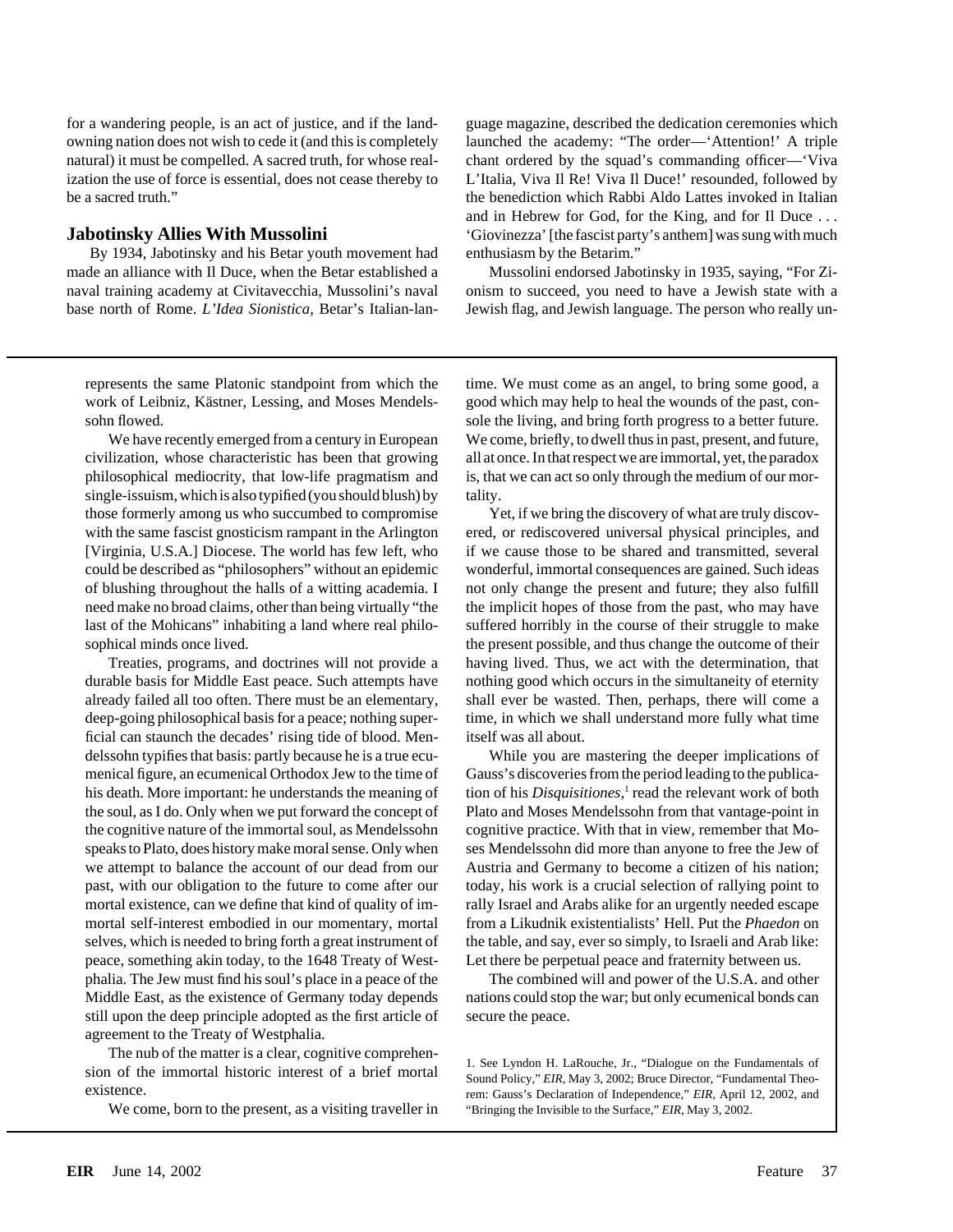derstands that is your fascist, Jabotinsky." **An Alliance With Hitler**

1936, when he visited Civitavecchia and reviewed the Betar was a splinter group from Jabotinsky's Revisionists, and Licadre force. It was not a mere coincidence that the universal kud Prime Minister Yitzhak Shamir became one of its leading uniform of Betar was the fascist brownshirt. figures. According to authenticated documents, Avraham

directly, he nonetheless publicly defended him. In 1935 dur- als for an alliance with Mussolini. Documents also prove that ing a lecture tour of the United States, Jabotinsky wrote sev- as late as 1941, LEHI sought a treaty agreement with Hitler, eral articles which appeared in the New York *Jewish Daily* that would allow for LEHI to establish a totalitarian state *Bulletin.* "Whatever any few think of Fascism's other points, in Palestine. there is no doubt that the Italian brand of Fascist ideology is The details of LEHI's fascist philosophy and its politics at least an ideology of racial equality. Let us not be so humble was revealed in "Yitzhak Shamir, Then and Now," an article as to pretend that this does not matter—that racial equality is by Israel Shahak (Middle East Policy Council, 1992). Shahak, too insignificant an idea to outbalance the absence of civic an authority on Israel's religious and political right wing, freedom. For it is not true. . . . Equality comes first, always provided detailed information and source material. Although first, super first; and Jews should remember it, and hold that it was known in Israel, Shahak's article marked the first time a regime maintaining that principle in a world turned cannibal that it had ever been published in English, or circulated outdoes, partly, but considerably, atone for its other short- side Israel. Shahak is a Holocaust survivor and a retired procomings." fessor of chemistry at Hebrew University in Jerusalem, and

ganization and sought to hold its first convention in the Vene- Rights. tian port city of Trieste. According to sources, associates dis- Shamir embraced LEHI's philosophy, "Principles of Resuaded him, arguing that it would be a public endorsement of naissance" (of the Jewish nation), and, according to Shahak, Italian Fascism, which was not politically appropriate. (The they were his guiding light as Prime Minister. congress was held in Vienna.) The "Principles of Renaissance" were written by Avra-

licly avowed fascists. During the early 1930s, the Betar news-<br>ples are known today because they were printed in various paper in Palestine, *Doar Hayom,* contained a weekly column books by LEHI veterans, but the most authoritative version entitled "From a Fascist's Notebook," which was written by appears in*Unknown Soldiers,* a book published by the Associ-Abba Achimier. Achimier's articles referred to Jabotinsky as ation of LEHI Veterans, and the preparation of whose con- "Our Duce," and they embraced Mussolini for transforming tents was overseen by Shamir personally. Italy from a weak-willed people into a vital nation. Achimier Principle A, "The Nation," reads: "The Jewish nation is also embraced Hitler's National Socialism for saving Ger- unlike any other nation: [it is the] founder of monotheism; the many from civil war and the dictatorship of the Soviets. legislator of prophetic morality; the sole bearer of universal

movement. Prime Minister Menachem Begin, a protégé of to live and its capacity for suffering, in its unique spiritual Jabotinsky, was a close associate of Achimier as well. When radiance and its assurance of its Redemption." (Shahak, a Begin and other Revisionists created the Herut party after Holocaust survivor, remarks that this concept of Jewish Israeli Independence, Begin recruited Achimier and Weisl to uniqueness is horrifying, because it is so strikingly similar to write for its newspaper. Nazi concepts of German uniqueness.)

Achimier. To celebrate the 50th anniversary of Israel, Ben- cannot undergo a renaissance without restoration of the monzion Netanyahu, the father and political mentor of then-Prime archy." Minister Benjamin Netanyahu, and who had been Jabotin- Shahak specifically notes that the word "peace" appears sky's personal secretary in the 1930s, gave a lecture in Jerusa- not once in any principle; to the contrary, there is an emphasis lem to commemorate the life of Achimier, whom he praised on perpetual war. Principle I, "War," reads: "An eternal war as his political role model. shall be waged against all those who satanically stand in the

1933 he was arrested and charged with inciting to murder "Conquest," reads: "The conquest of the homeland by force Chaim Arlosoroff, the head of the political department of the from aliens for perpetuity"—note that "aliens" refers to Jewish Agency, who was negotiating with leading Arabs to the Arabs. establish a binational state and an economic program that Principle N, "The Fate of the Aliens," reads: "The probwould uplift the entire region. lem of the aliens will be solved through population ex-

Il Duce gave his personal endorsement to the project in The LEHI organization, known also as the Stern Gang, Although Jabotinsky was careful not to endorse Mussolini Stern, the leader and founder of LEHI, drafted various propos-

That same year, Jabotinsky founded the New Zionist Or- was chairman of the Israeli League for Human and Civil

ham Stern, and they are the basis for understanding LEHI's **From a Fascist's Notebook'** attempted alliances with Mussolini and Hitler. All LEHI Other leaders within Jabotinksy's movement were pub- members and recruits were to learn them by heart. The princi-

Achimier was a major influence within the Revisionist culture; great in tradition and self-sacrifice; [great] in its will

Nor was Begin the only Likud prime minister with ties to Principle D, "The Mission," reads: "The [Jewish] nation

Achimier was not only a publicly avowed fascist, but in way of the realization [of our] aims," while Principle J,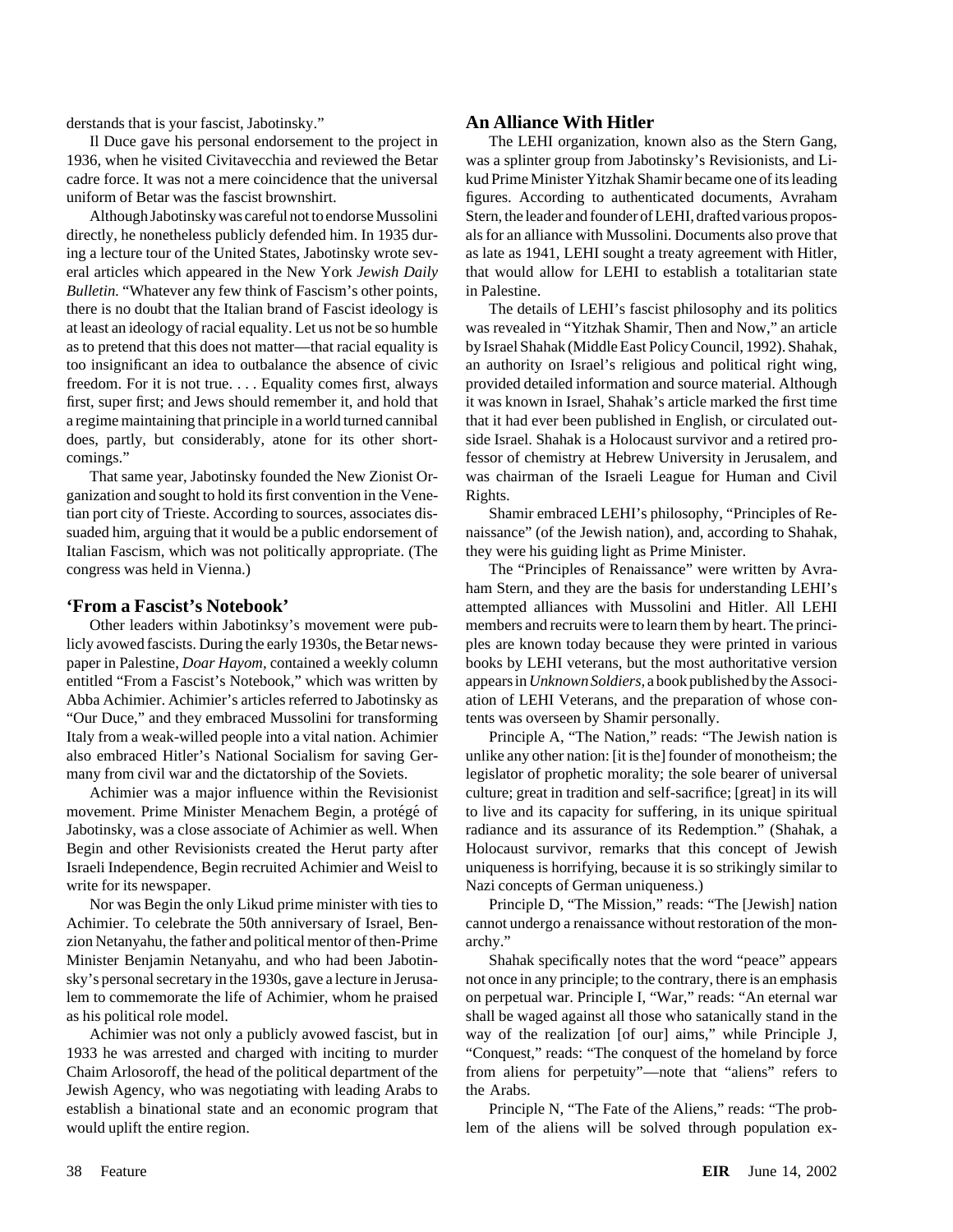## 'Vladimir Hitler' And Rabbi Kook

Shortly before Prime Minister Rabin was murdered by a Jewish underground assassin, Yigal Amir, who was associated with the radical West Bank settlers and the Temple Mount crazies, Rabin had described the Jewish fundamentalist fanatics as an "errant seed," that had nothing to do with Judaism. The Judaism to which Rabin was referring, was the Mosaic tradition, carried into the founding of the state of Israel by such followers of Moses Mendelssohn<br>as David Ben-Gurion, Abba Eban, and Rabin's "peace *Irgun fighters in British uniform prepare for an attack*.<br>partner," Shimon Peres.

But, under the sponsorship of the British Crown, the Club of the Isles, and the British masonic structures, the the Holy Land was one of his personal priorities. "errant seed" had been injected into the religious and polit- The first excavation of the holy sites in Jerusalem, cenical life of the Jewish community in Palestine long before tered on the Temple Mount, was carried out by the Palesthe launching of the current Temple Mount project. And tine Exploration Fund, under the direction of Gen. Sir not surprisingly, that irrationalist theological current Charles Warren, during 1867-70. This expedition closely paralleled the Jewish fascism of Vladimir Ze'ev launched the British Freemasonic "Temple Mount proj-Jabotinsky—the founder of the so-called Revisionist ect." In 1884, Warren was one of only nine Freemasons movement, that spawned the Likud bloc and the Gush Em- who *founded* the Quatuor Coronati Lodge, and he became unim of today's "fundamentalized" Israel, and the man its first head. whom David Ben-Gurion, the founding father of the state Within occult Judaism, the pivotal religious figure in of Israel, referred to as "Vladimir Hitler." this British-sponsored saga was Rav Abraham Isaac Kook.

Temple Mount first surfaced prominently in 1865, with the London, he was an intimate collaborator of Jabotinsky, to the Holy Land. Prince Edward Albert, the son of Queen British Empire. Victoria who would succeed her as King Edward VII, had After the British Mandate was established over Palesvisited Jerusalem in 1862, and put his imprimatur on the tine, Rabbi Kook was appointed by London to serve as launching of the Palestine Exploration Fund immediately Palestine's Ashkenazic Chief Rabbi, a post he held until thereafter. Prince Edward Albert, known as the "Prince his death in 1935. Rabbi Kook revived Jewish mysticism, of the Isles," was a dominant figure in Britain's imperial the teaching of the Cabbala, and the prophesies relating to designs of the late Nineteenth Century, and Jerusalem and the Third Temple.



British imperial occult designs on Jerusalem and the According to Kook's autobiography, in pre-World War I founding of the Palestine Exploration Fund, under British recruiting and raising funds for Jabotinsky's Jewish Leroyal sponsorship, and the first archaeological expeditions gion, which fought the Ottoman Turks on behalf of the

to heart as a young Stern Gang member, could he understand those conditions in Mandatory Palestine!

changes," i.e., there shall be an ethnically pure homeland. Shahak quotes historian Yosef Heller, an authoritative source Principle R, "The Temple," commands "the construction who wrote *LEHI: Ideology and Politics 1940-1949.* Accordof the Third Temple as a symbol in the process of Total Re- ing to Heller's research, LEHI's praise was extended on the demption." assumption that "in the Warsaw Ghetto there existed Jewish Shahak says that it was only by reviewing the fundamen- police, Jewish courts, Jewish tax collection . . . [which looked talist "Principles of Renaissance," which Shamir committed like] a nascent Jewish state," which was much preferable to

what motivated Shamir's policies over years as Prime Minis-<br>As late as 1941, unlike all other Zionist groups, LEHI ter. For him, Shamir was a "secular Khomeinist." still respected Hitler, and sought to forge an alliance with LEHI was a warped bunch of *meshugunehs*(crazies) who the Nazis, which included establishing a totalitarian Jewish extravagantly praised the Nazis for locking the Polish Jews state in Palestine. In late December 1940, a draft proposal into the ghettos, and who contrasted this favorably to the for an alliance with Hitler was unanimously adopted by the conditions of Jewish life in Poland before the Nazi invasion. LEHI command. LEHI member Naftali Lubenchik delivered